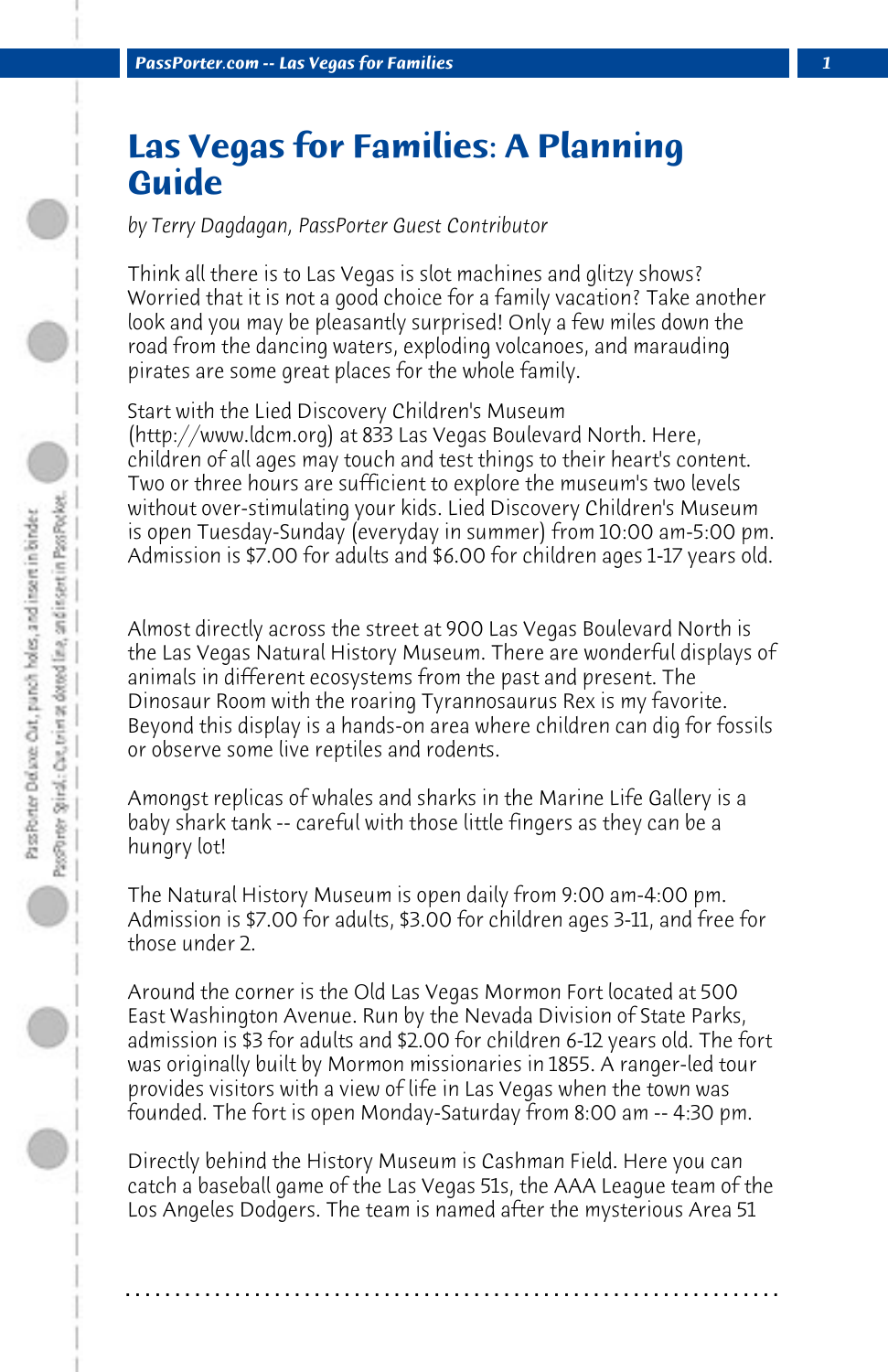located 120 miles northwest of Las Vegas. Go to http://www.lv51.com for schedule and ticket information.

For those with a more adventurous heart grab a water bottle, lace up your sneakers and slather on the sunscreen. Some of the most beautiful rock formations in the desert are found at Red Rock Canyon National Conservation Area located on Charleston Boulevard about 15 miles west of the Las Vegas Strip. The Visitor Center displays habitats and wildlife of the surrounding desert area. Park entrance fee is \$5.00 per vehicle, which includes the Visitors Center and a 13-mile Scenic Loop complete with parking areas, hiking trails and picnic areas. Be advised this is a one-way loop, which hasn't stopped us from encountering a car or two heading the wrong way. Oops!

The Lost Creek Trail is the perfect half mile hike for little ones that want to experience the desert. With so many picnic areas to choose from at Red Rock Canyon, you may want to pack a lunch. My favorite spot is Willow Springs Picnic Area. It provides plenty of shade and is also a popular spot for rock climbers.

Five miles past Red Rock Canyon is Spring Mountain Ranch State Park, also run by Nevada Division of State Parks. Once inside the park you may take a self-guided tour of the Ranch House/Visitor Center or follow one of the tours lead by a park docent. Keep a sharp eye out, and you may spot some wild burros.

This is another good spot to bring along a lunch, and take advantage of their beautiful picnic area that surrounds a large meadow. The park is open from 8:00 am until dusk, while the Ranch House/Visitor Center is open from 10:00 am - 4:00 pm. There is a \$5.00 entrance fee per vehicle. (This fee was recently reduced. How often does that happen?)

During the summer months Spring Mountain Ranch State Park offers a "Theater under the Stars." Information is available at http://www.parks.nv.gov/smr.htm. Book early as these tickets go quickly!

A short mile further on Charleston Boulevard is Bonnie Springs Old Nevada. This is a re-created western town complete with petting zoo and riding stables. A miniature train ride is an added attraction on weekends and holidays.

The small petting zoo allows children to pet the tame animals such as deer and goats. The animal pens range from exotic emus, llamas, and wallabies, to common species such as wolves, cougars and pot-bellied pigs. Be wary of turning your back on the goats and deer. I know from

**. . . . . . . . . . . . . . . . . . . . . . . . . . . . . . . . . . . . . . . . . . . . . . . . . . . . . . . . . . . . . . . . . .**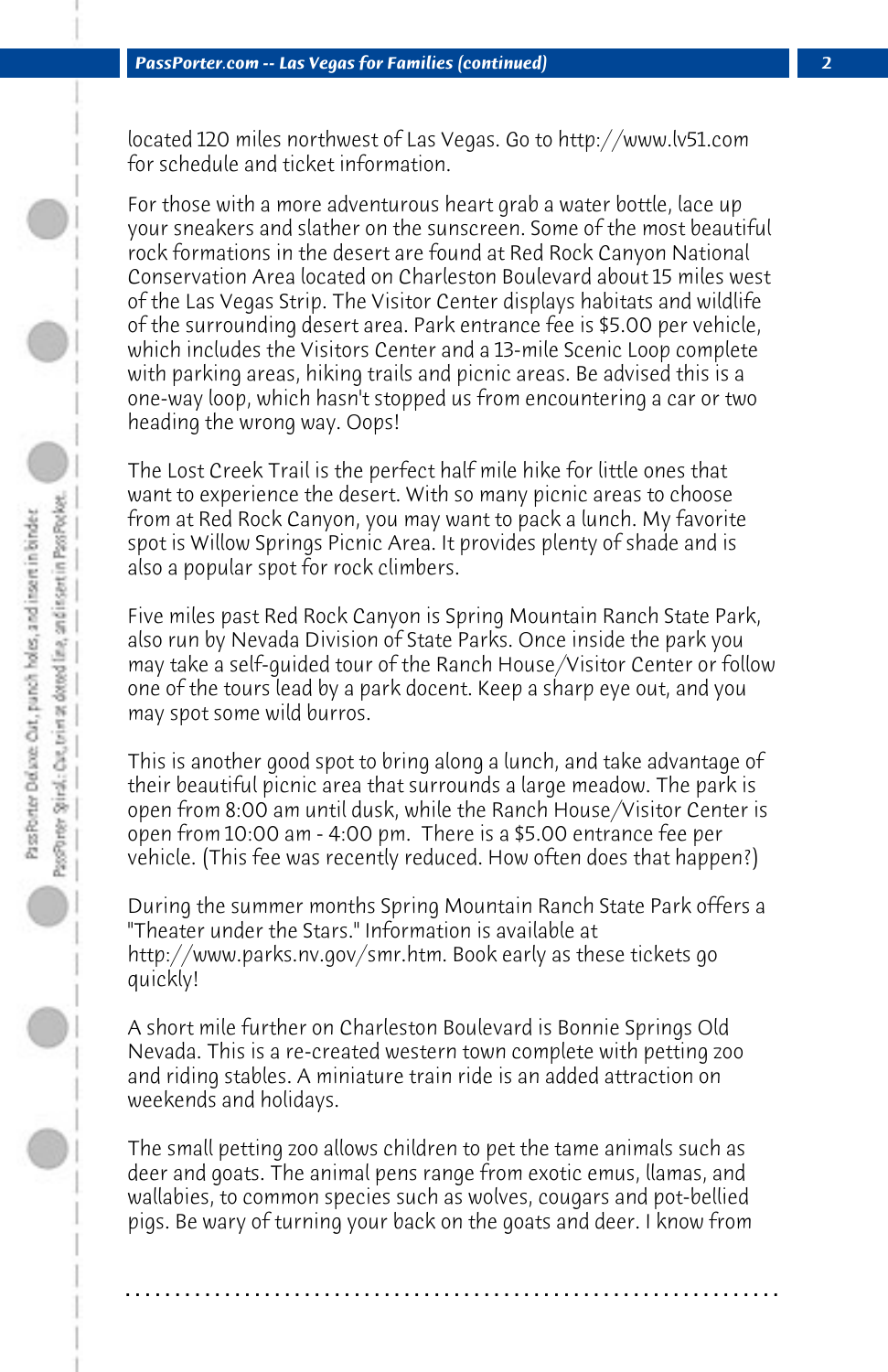first hand experience that they have a taste for more than just the feed pellets available from the quarter-fed dispensers. Of course, the day a goat tried to eat Grandma's very loud paisley shirt, we were all rooting for the goat!

Red Rock Riding Stables, which are located on the grounds, offer one-hour trail rides for \$35.00 per person. Longer rides with or without meal packages are also available.

The old western town provides entertainment, which is also included in the park admission. A stage inside the Saloon features an old time melodrama complete with a villain and damsel in distress (who, on our last visit, had a goatee as all the actors are men). Outside the Saloon the show continues with a western gunfight, bank robbery and public hanging.

Admission to Bonnie Springs is \$10.00 per car. The petting zoo opens at 10:00 am while the town opens at 10:30 am. All areas close at 6:00 pm in summer and 5:00 pm during winter. Picnicking is not allowed, but [there is a restaurant with the usual fare of burger](http://www.passporter.com/articles/las-vegas-for-families.php)s and sandwiches. Beverages and snacks may be purchased at the Saloon too. Additional information about Bonnie Springs and Red Rock Riding Stables are found at http://www.bonniesprings.com.

With so many options to choose from in Las Vegas, you may find you need to extend your stay. Good luck!

*About The Author: Terry and her husband Gene live in Las Vegas with their two daughters. They recently returned from a stay at their favorite Disneyland Hotel, the Grand Californian, and look forward to their third Disney Cruise in September 2006.*

*Article last updated: 8/2/2006*

*View the latest version online at: http://www.passporter.com/articles/las-vegas-for-families.html*

*Copyright by Terry Dagdagan. All rights reserved under International and Pan-American Copyright Conventions. No part of this publication may be stored in a retrieval system or transmitted in any form by any means electronic, mechanical, photocopying, recording, scanning, or otherwise, except as permitted under sections 107 or 108 of the 1976 United States Copyright Act. Resale of this guide is strictly prohibited without the copyright holder's permission. If you purchased this publication from someone other than PassPorter Travel Press, please call 877-929-3273.*

**. . . . . . . . . . . . . . . . . . . . . . . . . . . . . . . . . . . . . . . . . . . . . . . . . . . . . . . . . . . . . . . . . .**